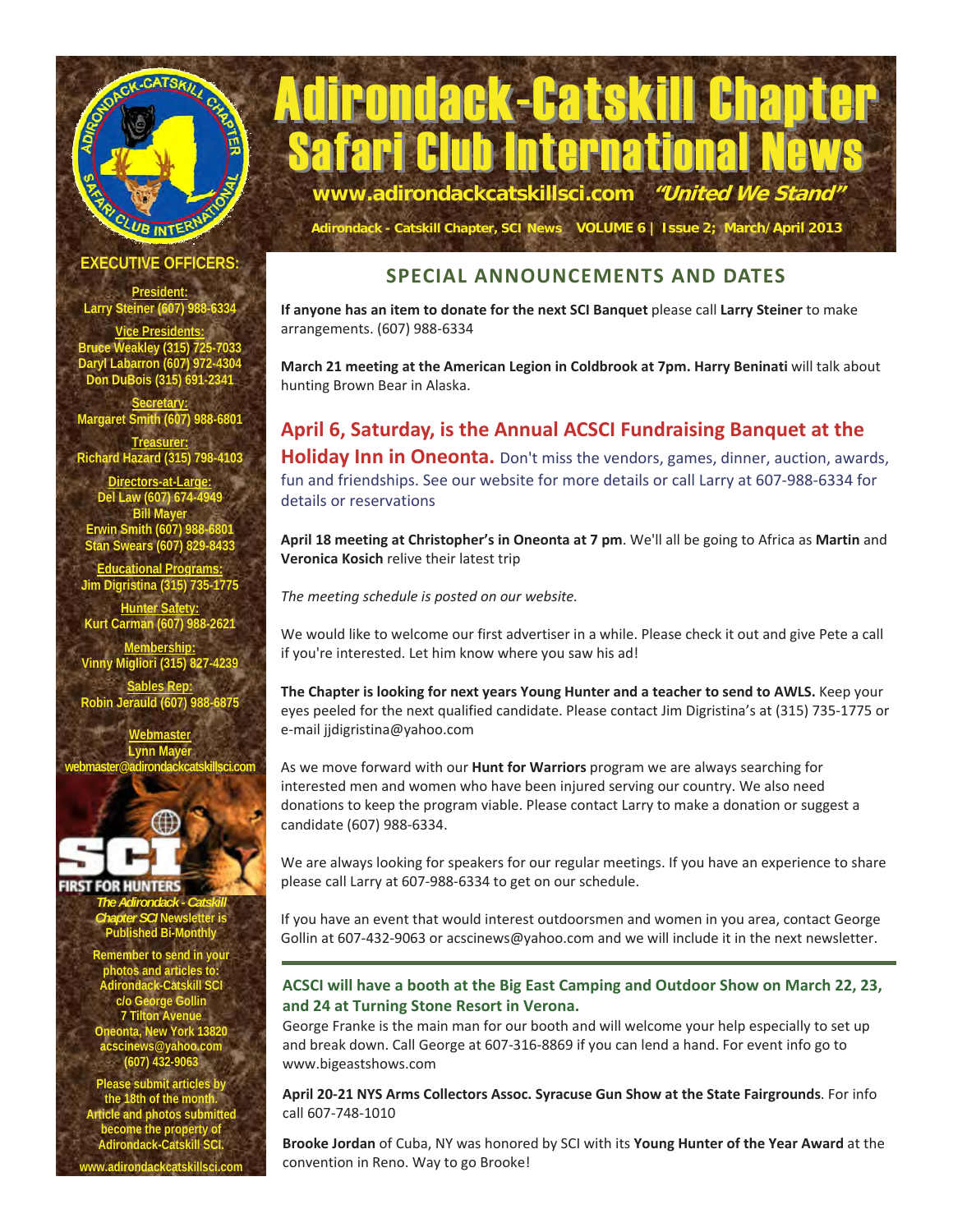

### **SCI-CANADA DIRECTOR ADDRESSES NEWFOUNDLAND & LABRADOR OUTFITTERS:**

THE NEWFOUNDLAND & LABRADOR OUTFITTERS' ASSOCIATION (NLOA) INVITED BOB VALCOV, DIRECTOR OF SCI-CANADA, TO BE THE KEYNOTE SPEAKER AT THE GALA BANQUET WHICH WAS PART OF THE NLOA ANNUAL CONVENTION HELD THIS WEEK IN CORNER BROOK. IN HIS REMARKS, VALCOV ADDRESSED THE ISSUE OF THE PRESERVA-TION OF HUNTING AND ITS IMPORTANCE TO HUNTERS AND TO OUT-FITTERS. HE HIGHLIGHTED SCIF'S \$250,000 CONTRIBUTION TO NEW-FOUNDLAND'S STUDY OF THE DECLINE IN WOODLAND CARIBOU, AND HE ALSO APPEALED TO PARTICIPANTS TO ACTIVELY SUPPORT SCI AND THE ESTABLISHMENT OF AN SCI-CANADA CHAPTER IN THEIR

PROVINCE. PICTURED HERE (l-r) BOB VALCOV; LARRY STEINER, PRESIDENT OF ADIRONDACK-CATSKILLS SCI CHAPTER AND MEMBER OF SCI'S GUIDES & OUTFITTERS COMMITTEE; RON HICKS, NLOA PRESIDENT; AND KEITH PAYNE, NLOA EXECUTIVE DIRECTOR.

### **Observations and Comments by Vincent Migliori, Membership Chairman**

On February 28 members from our chapter went to Albany to show our support against the SAFE ACT. You had a choice of waiting in line for well over an hour to be screened or just walk about the buildings and outdoor plaza. In the two pictures are chapter members Bruce Weakly, Dominick Aiello, Dick Hazard and myself. We personally thanked Senator James L. Seward and Assemblywoman Claudia Tenny for the opposing votes and support for the 2<sup>nd</sup>. Amendment. We just missed Senator Joseph A. Griffo but left our gratitude and thanks with his staff. George Franke also had a list of legislators to contact. Because of the thousands of people and the session schedules of the legislators it was very difficult to visit all on our list. The other 16 Senators and 42 Assembly members who voted "Nay" also have our thanks. At the rally and capital area there was a strong and visible present of New York State Troopers, Albany Police and other enforcement agencies. They certainly were not needed for crowd control because this rally had the most respectful, patriotic, courteous, and God loving people. I saw no incidents of confrontation or remarks of disrespect among the participants. Only unified remarks of protest against Cuomo and the SAFE Act. The speakers were given silent time from the audience and then sincere, passionate applause and

loud vocal support. When the National Anthem was beautifully song you could have heard a pin dropped. We in the crowd were not the bad guys. One hour after the rally we were walking past the empty plaza. No one was present, but what you saw was no debris. Nothing was on the ground, nothing. The provided trash receptacles were full, but nothing else anywhere. Whatever people brought they took back with them. All these are observations from a crowd that were made criminals with a stroke of a pen.

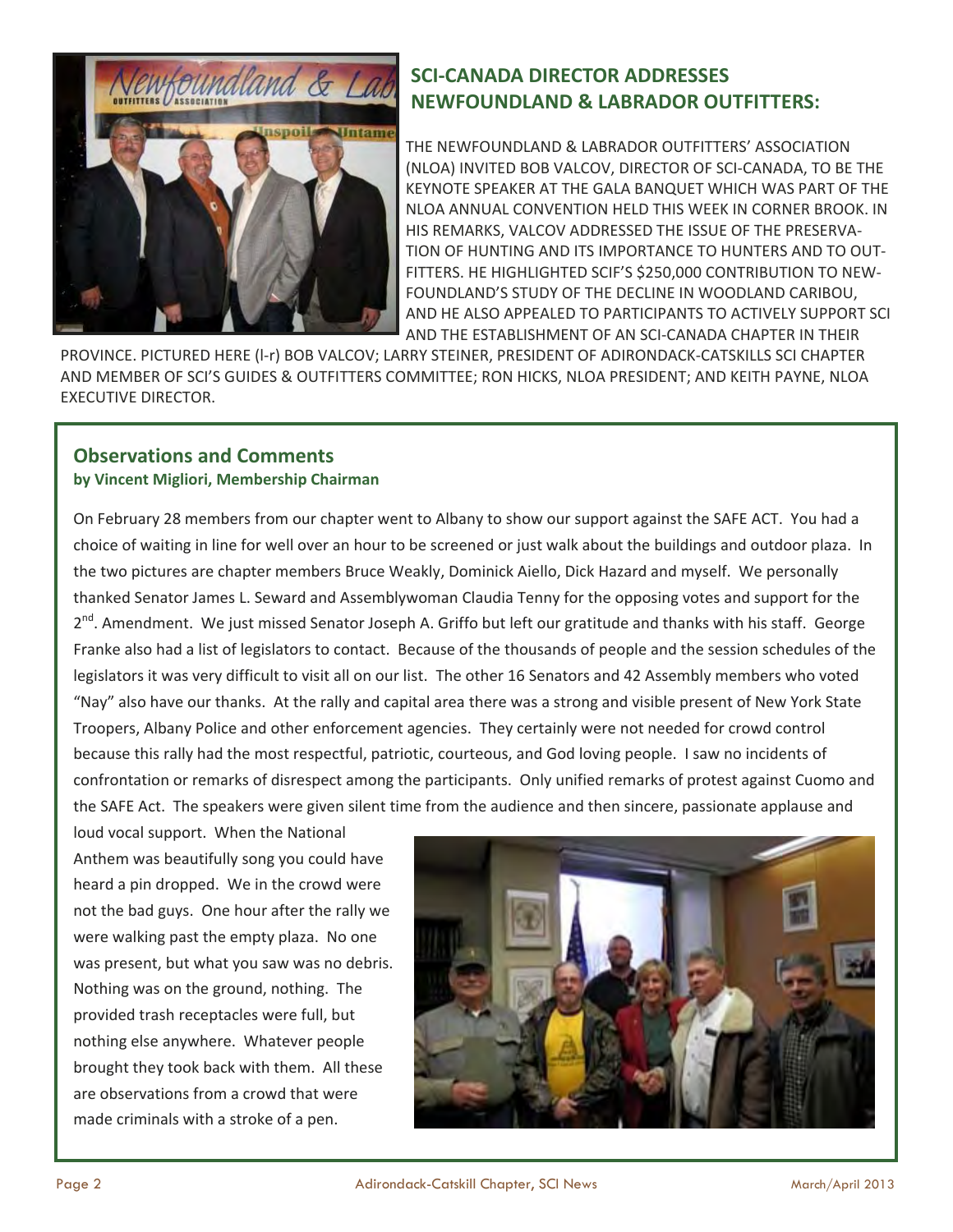

# **HUNTING IN NEW YORK**

**Contact Mario Da Costa**  $(914) 319 - 6635$ or Peter Valerio: (862) 219-3886 PeteMV@NorthEastWhitetail.com

March/April 2013 Adirondack-Catskill Chapter, SCI News Page 3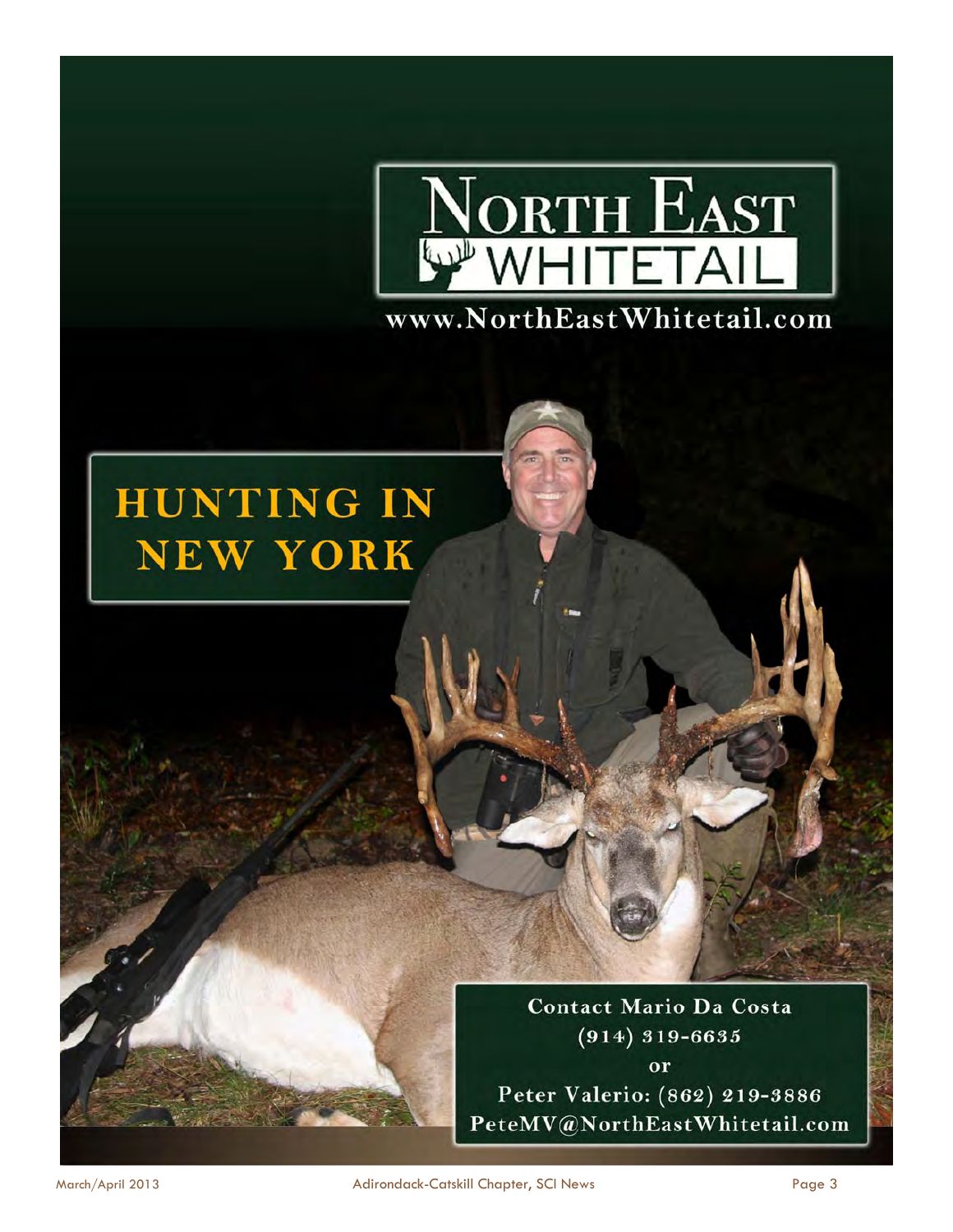

*On January 19 the first rally to stop the Governors SAFE Act was held in Albany. The crowd was fired up. The speakers were inspired. The only problem is the crowd was too small. The crowd on February 12 was even smaller. Unlike the other side, we are all busy with jobs, families, and pastimes, but if we don't overwhelm Albany with bodies and signs our rights and freedoms are DOOMED!! Cuomo is serious, are you?* 

### **Passing it on! By Ron Meek**

 The Rockdale Rod and Gun Club has been Passing It On to Youth for 10 Years! The Adirondack-Catskill Chapter SCI joined us in this YOUTH DAY a few years ago and it has only gotten better!

 We moved our Youth Day to April for a couple of years and saw that there was just too much else going on at that time of year to draw good numbers. This year we moved it back to Presidents' Day Weekend and the turn-out was great!

 53 youths and their crew had a super time! Events included Air-guns, Laser Shot, Fly Tying, Turkey Calls, Game Identification, Archery, Cross Bows, Ice Fishing and a DEC K-9 Demo! The cold of winter was kept away with an endless pot of Chili, hot chocolate, hotdogs and hamburgers! Each youth received a door prize and a youth gun drawing was held with a .22 Cricket as the prize!

 We stress getting involved with the outdoors. This year we pointed out just how important it is to keep your parents and others up to date, with the political environment we live in.

From what I/we saw  $-$  the future is bright for these youth and their families!

*Special Thanks go to: Rockdale Rod and Gun Club, Adirondack-Catskill SCI, Trailblazers NRA, NYS 4H Shooting Sports, Chenango Trout Unlimited, Robin Perry Turkey Calls, SCI Sables, Josh Sheldon, ECO's Bret Armstrong, Jamie Powers and K-9 Nitro, Steiner Meat Packers and ALL the Parents and such* 



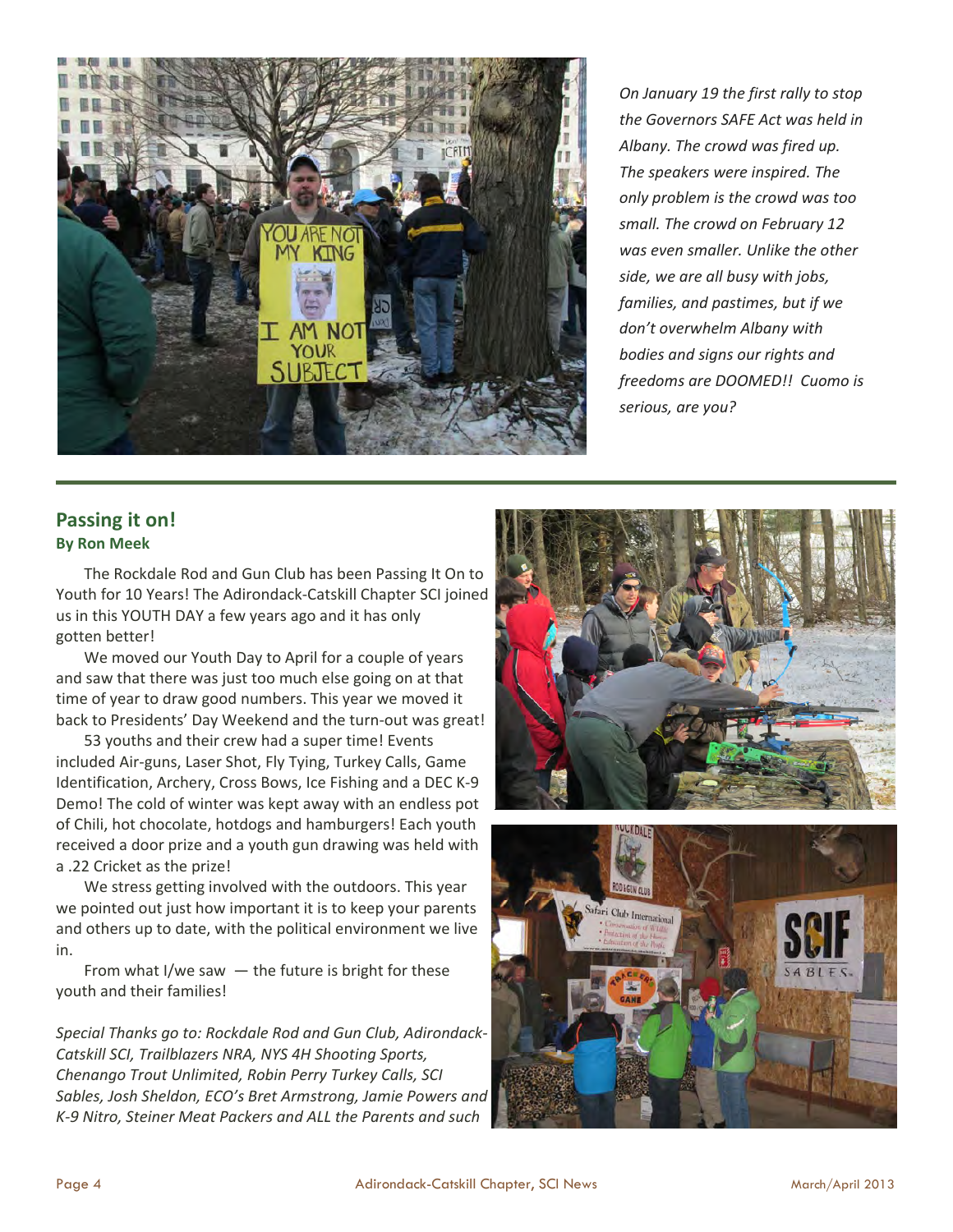

*The HS is providing archery instruction as an elective outdoor adventures class this year. It will reach 52 students. I have been* 



*told that planning is underway to expose a much larger number of students to this program for months to come*.

### **Norwich, NY Archery Program**

Tons of excitement surrounding the Archery Program. All 460 students at the Middle School (grades 6,7 and 8) will be or are currently engaged in the Archery Unit this year and we are also running it as an extracurricular for the month of February for students to get more than their allotted PE time. The pics reflect some of the skillsets that our students are learning and only an archer's eye will be able to understand what I mean.

 PE teacher's have commented that students have said things like:

"we should have done this unit before December because I would have asked for a bow for Christmas"

"when are we going to Kentucky ( referring to the national competition)"

Thanks for all of your help to get this up and running at our school. This experience is one of those life skills that a state test can't measure yet is most valuable in my opinion.

 Take care. Scott RyanNorwich Middle School Principal

### **AC SABLES News By Robin Jerauld**

*Interested in a youth day in your area?* AC SCI & SABLES are interested in partnering with local sportsmen groups to set up or expand current youth days. We need to spread the word on conservation and the role of hunting in wildlife management. We need to spread the word on the safe use of bows and guns in shooting sports. We need to get out and promote what we know is the right attitude towards shooting sports and our heritage to enjoy such sports. Contact Robin Jerauld at rjerauld@toast.net of 607-643-1978.

# **BLUE BAGS !!!!**

**Headed to Africa? Be <sup>a</sup> part of our humanitarian program, sign up to be part of ACSCI's Blue Bag Program. Contact Robin Jerauld at rjerauld@toast.net or 607-643-1978**

**Be a part of the education of young and old alike. AC SABLES are excepting donations for the 2013 AC SCI Banquet. Live auction, silent auction and cash donations are gratefully accepted. Contact Robin Jerauld atrjerauld@toast.net or 607-643-1978**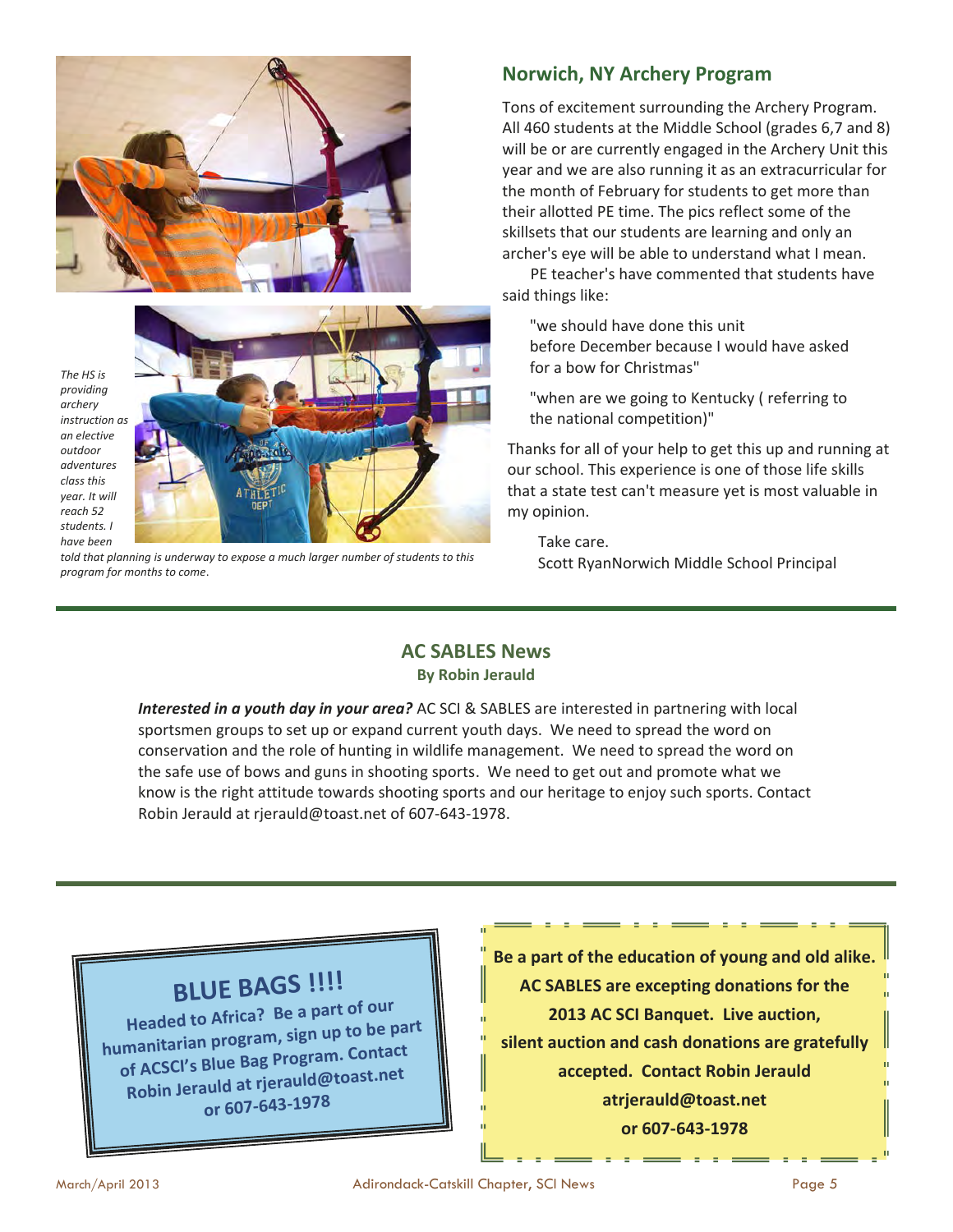*Larry Steiner (left) receiving the Adirondack Catskill Chapter's award for outstanding service to our veterans, presented by John McLaurin Chairman of the Veterans committee on January 25, 2013 at the SCI Convention in Reno.* 



### **Catarosa Ranch in Texas Hunt By Larry Steiner**

In October 2012 I hunted with the Catarosa Ranch in Texas successfully taking a fine whitetail deer and my first javalina. I saw many trophy whitetails on the hunt. I highly recommend the Catarosa Ranch and want to thank Frank Mazza the owner and Tom Aasbo the manager for providing donated hunts for our fundraiser and especially for helping the chapter in our Hunt's for Warriors project.



**We will be having seed corn available for <sup>p</sup>lanting for wildlife habitat again this year. Contact me to order your corn. Larry Steiner**

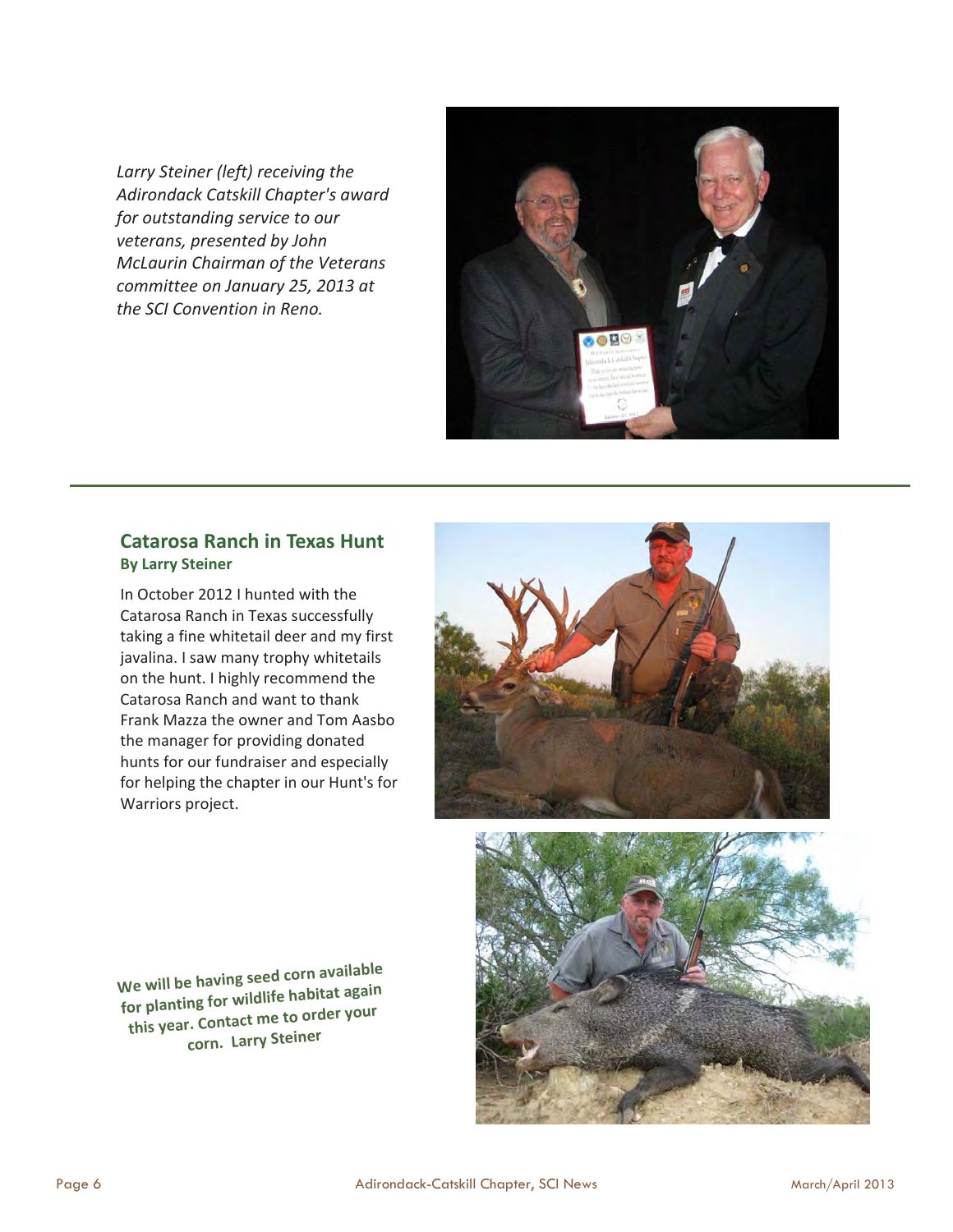Daryl did a great job putting together our 30 day raffle. 427 tickets were sold and the chapter made around \$5500 to be used for education, stewardship, and advocacy toward our hunting heritage. Kids will go to camps, learn archery and attend youth days, wildlife science will be conducted, and politicians feet will be held to the fire because of these funds. Thanks Daryl for your efforts and thank you all for buying a ticket.

### **Here are this years raffle winners:**

Nancy Scherer — 870 Express Judy Lutkowski — \$150 Cash Ryan Weldner — Remington CDL Stuart Stamos — \$150 Cash Ron Meeks — Marlin 17 HMR Rob Clark — \$350 Cash Paul Barbarrotto — Bushnell 10x42 Binos Ron Meeks — Weatherby Shotgun Shari Green — CVA Muzzle Loader Tim Smith — Eagle Tent Robert Keicher — Garmin GPS Jarrod Harris — MP-22 S&W David Clarke\* — \$150 Cash Larry Steiner — Vortex Muzzle Loader Cory Wilber — Badlands Backpack Ron Tesseman — Savage 25-06 Larry Sherwood — Gorrilla Tree Stand JJ Stanbro — Marlin x7 Meagan Clarke — Bart Sheldon — Browning 7mm \*DEC Officer donated winnings back to ACSCI Hunt for Heroes program

## **ACSCI - Five Gun Raffle Tickets On-Sale Now \$5 each, 3 for \$10, 7 for \$20**

**Prizes:** 

**1. Browning 300 WSM 2. Ruger American 270 Win 3. Weatherby Pump Shotgun 12 ga 4. TCTriumph Muzzleloader 5. Henry Lever Gun 22 LR** 

Prizes subject to change based upon availability. Guns awarded in accordance with all Federal, State and Local firearms laws and background checks. Drawing : Thursday, June 20, 2013 ACSCI Meeting. Tickets are available from a member or at chapter meetings. Contact Daryl Labarron for more informaton, 607-972-4304.

Monies and ticket stubs should be returned to: ACSCI, PO Box 466, Otego, NY 13825



The bear rider is Summer Southwick, daughter of chapter member Danny Southwick. Danny's bear was one of five bears harvested in August 2011. He was hunting with the Hazard boys: Dick, Richard, Jeff and other chapter members Jim DiGristina, Tom Jensen and Vinny Migliori. The hunt was with Peter Martin, Kapriver Outfitters, Kapakasing, Ontario. Peter donates hunts to our fundraiser.

 This picture is the beginning of the events leading to our Young Hunter 2027!